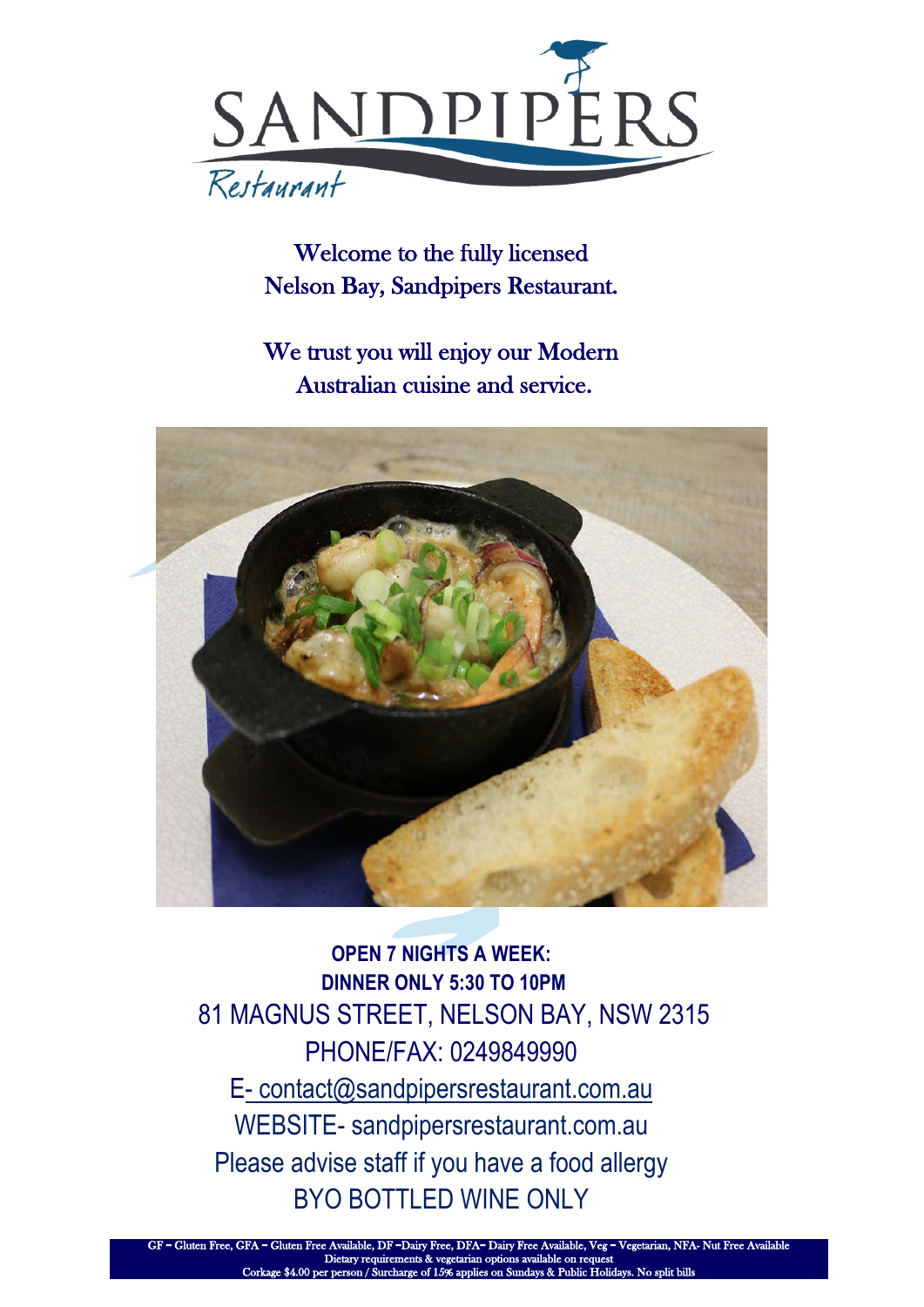

| <b>BREADS</b>                                                                               |                         |
|---------------------------------------------------------------------------------------------|-------------------------|
| Garlic Turkish Bread GFA                                                                    | 7.50                    |
| <b>Garlic &amp; Parmesan Turkish Bread</b>                                                  | 9.75                    |
| Avocado & Tomato Bruschetta (Add smoked salmon extra \$6) VEG, GFA, DFA                     | 14.50                   |
| Avocado, tomato, red onion, basil, feta cheese on sourdough                                 |                         |
| PORT STEPHENS ROCK OYSTERS/ HALF SHELL SCALLOPS   1/2 dozen / 1 dozen                       |                         |
| <b>Natural</b> pickle ginger dressing and lemon GF                                          | $19.5$ 36.00            |
| Kilpatrick bacon & Worcestershire sauce GF                                                  | 20   37.00              |
| Half shell scallops w/herb and macadamia butter, arugula, red radish, funnel blub salad GF  | 22   38.00              |
|                                                                                             |                         |
| <b>ENTREES</b>                                                                              |                         |
|                                                                                             |                         |
| <b>Confit Duck Spring Rolls</b>                                                             | 18.00                   |
| Homemade duck spring rolls w/hoisin & chili dipping sauce                                   |                         |
|                                                                                             |                         |
| <b>Pork &amp; Chives Momo</b>                                                               | 17.00                   |
| Homemade south Asian flavored dumplings $w/m$ iso broth, mushrooms $\&$ shallots            |                         |
| Salt & Pepper Squid GF                                                                      | Entrée 18.00 Main 29.00 |
| Freshly made, and lightly dusted with sandpipers                                            |                         |
| salt & pepper mix, with mixed salad and 5 spice sweet chili sauce                           |                         |
| Crab, Parmesan & Spring Onion Arancini                                                      | 18.00                   |
| Homemade blue swimmer crab arancini, mixed leaf salad & house-made siracha aioli            |                         |
| <b>Seafood Chowder</b>                                                                      | Entrée 14.50 Main 27.00 |
| New England style creamy seafood chowder with prawns, fish & squid served with cheesy melba |                         |
| toast                                                                                       |                         |
| Prawn Hot Pot GFA                                                                           | Entrée 19.50 Main 33.00 |
| Freshly prepared prawn's w/garlic, chili & Napolitano sauce,                                |                         |
| served in a hot pot with Turkish bread                                                      |                         |
| <b>SALAD</b>                                                                                |                         |
| Warm Honey Roast Pumpkin & Goat Cheese GF, DFA, VEG, NFA                                    | 19.00                   |
| Arugula, cherry tomato, pepita seed, red onion, candied walnut with balsamic dressing       |                         |
| Add EXTRA - grilled haloumi cheese \$5 or Grilled Chicken breast \$7                        |                         |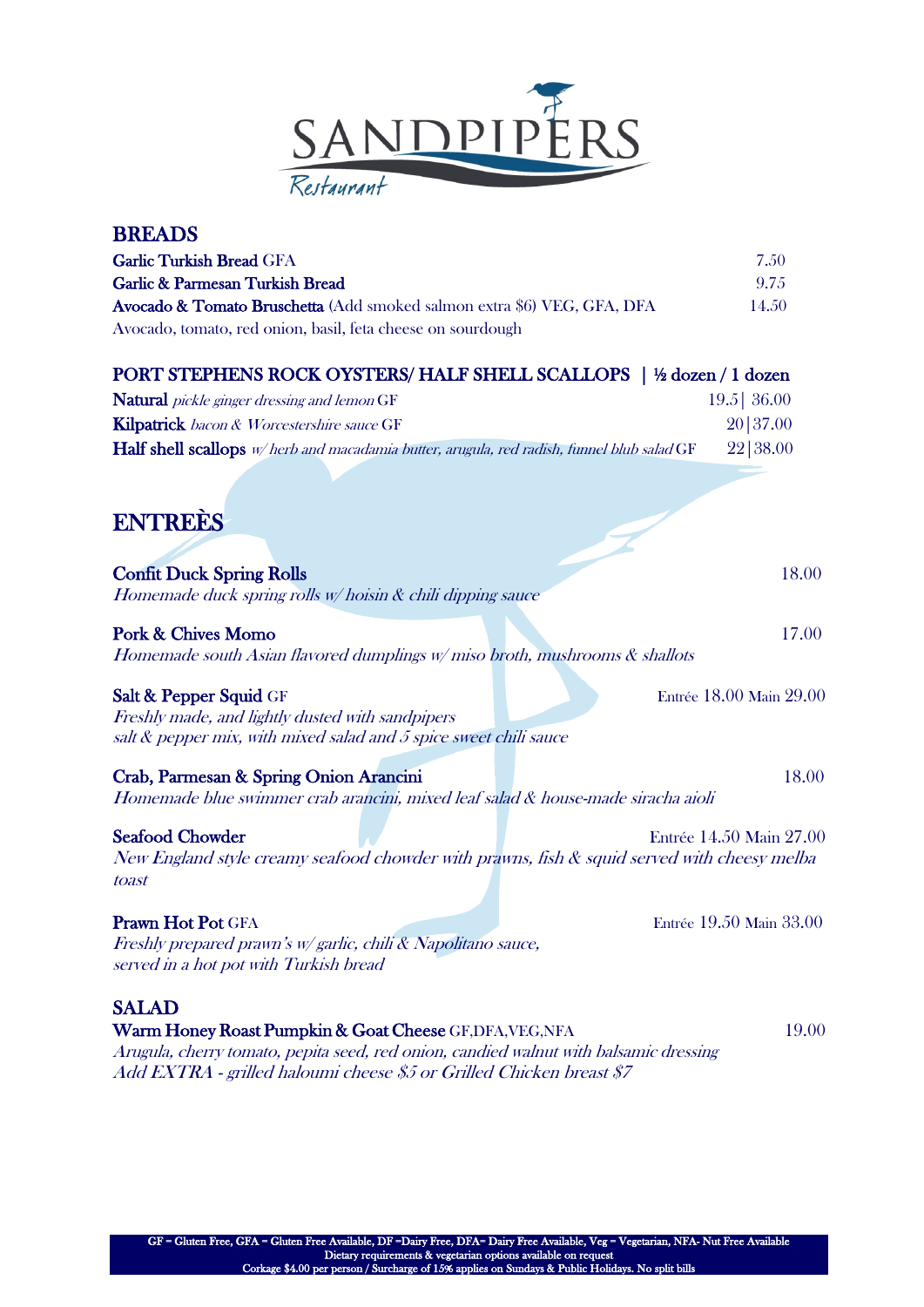

| <b>MAINS</b>                     | Kestaurant                                                                                                    |             |
|----------------------------------|---------------------------------------------------------------------------------------------------------------|-------------|
| Sandpiper's Pork Belly GFA       |                                                                                                               | 34.00       |
|                                  | Slow cooked pork belly served w/sweet potato puree, braised cabbage, bacon,                                   |             |
|                                  | onion jam with seasonal green vegetables & a port jus                                                         |             |
|                                  | <b>Cashew Nut Butter Chicken NFA</b>                                                                          | 34.00       |
|                                  | Chicken thigh marinated overnight with yoghurt and south Asian spices cooked in oven then smothered           |             |
|                                  | in a cream tomato sauce served with jasmine rice, cumin, poppadum $\&$ green vegetables                       |             |
| Fish of the Day GF               |                                                                                                               | 34.00       |
| Salsa                            | Pan seared fish of the day $w$ chat potatoes, seasonal vegetables $\&$ citrus, star anise reduction and Mango |             |
| Lamb Back Strap GFA              |                                                                                                               | 37.00       |
|                                  | Macadamia dukkha encrusted succulent lamb backs strips w/ quinoa, pumpkin, cilantro, tomato, confit           |             |
|                                  | garlic, seasonal vegetables & beetroot hummus                                                                 |             |
|                                  | 300gr Scotch Fillet w/without Garlic Prawn Topper GF                                                          | 38.00/46.00 |
|                                  | Served with roasted chat potato and seasonal sautéed vegetables or chips and salad                            |             |
| and a béarnaise sauce.           |                                                                                                               |             |
|                                  | Ravioli of the week (Ask waitstaff) NFA                                                                       | 32.00       |
|                                  | Baby spinach, pine nut, sage, confit garlic, cherry tomato, burnt butter & parmesan                           |             |
|                                  | Quinoa and Avocado Bowl VEGAN                                                                                 | 22.00       |
|                                  | Pumpkin, wilted spinach, onion, garlic and tomato relish                                                      |             |
| <b>Slipper Lobster Linguine</b>  |                                                                                                               |             |
|                                  | Cherry tomato, celery, onion, garlic, spinach & parmesan                                                      | 34.00       |
|                                  |                                                                                                               |             |
|                                  | <b>SANDPIPERS TASTE PLATES (FOR ONE)</b>                                                                      |             |
| <b>Sandpiper Taste Plate GFA</b> |                                                                                                               | 42.00       |
|                                  | Sandpiper's pork belly, lamb back strap, and 150 gr scotch fillet                                             |             |
| Served with accompaniments.      |                                                                                                               |             |
|                                  |                                                                                                               |             |
| <b>Seafood Taste Plate</b>       |                                                                                                               | 46.00       |
| Served with accompaniments.      | Prawn hot pot, fish of the day and two scallops on shell                                                      |             |
|                                  |                                                                                                               |             |
| <b>SIDES</b>                     |                                                                                                               |             |
| Fries w/Aioli GF                 |                                                                                                               | 8.00        |
|                                  | Garden salad w/lettuce, cucumber, tomato, capsicum, olive and capers GF, VEG                                  | 8.00        |
|                                  | Seasonal Sautéed Vegetables GF, VEG                                                                           | 12.00       |
|                                  | Pear, Pine Nut, Rocket & Salad VEG, GF, VEGAN,                                                                | 12.00       |
|                                  | Warm Honey Pumpkin Salad GF, VEG                                                                              | 19.00       |

KIDS MENU (All kids meals excluding pasta dishes are served with chips, salad & tomato sauce)

| <b>Chicken Nuggets</b>        | 16.00 |
|-------------------------------|-------|
| <b>Grilled Chicken Breast</b> | 16.00 |
| <b>Battered Fish</b>          | 16.00 |
| Salt & Pepper Squid           | 16.00 |
| Kids Pasta                    |       |

GF = Gluten Free, GFA = Gluten Free Available, DF =Dairy Free, Veg = Vegetarian, NFA- Nut Free Available Dietary requirements & vegetarian options available on request Corkage \$4.00 per person / Surcharge of 15% applies on Sundays & Public Holidays. No split bills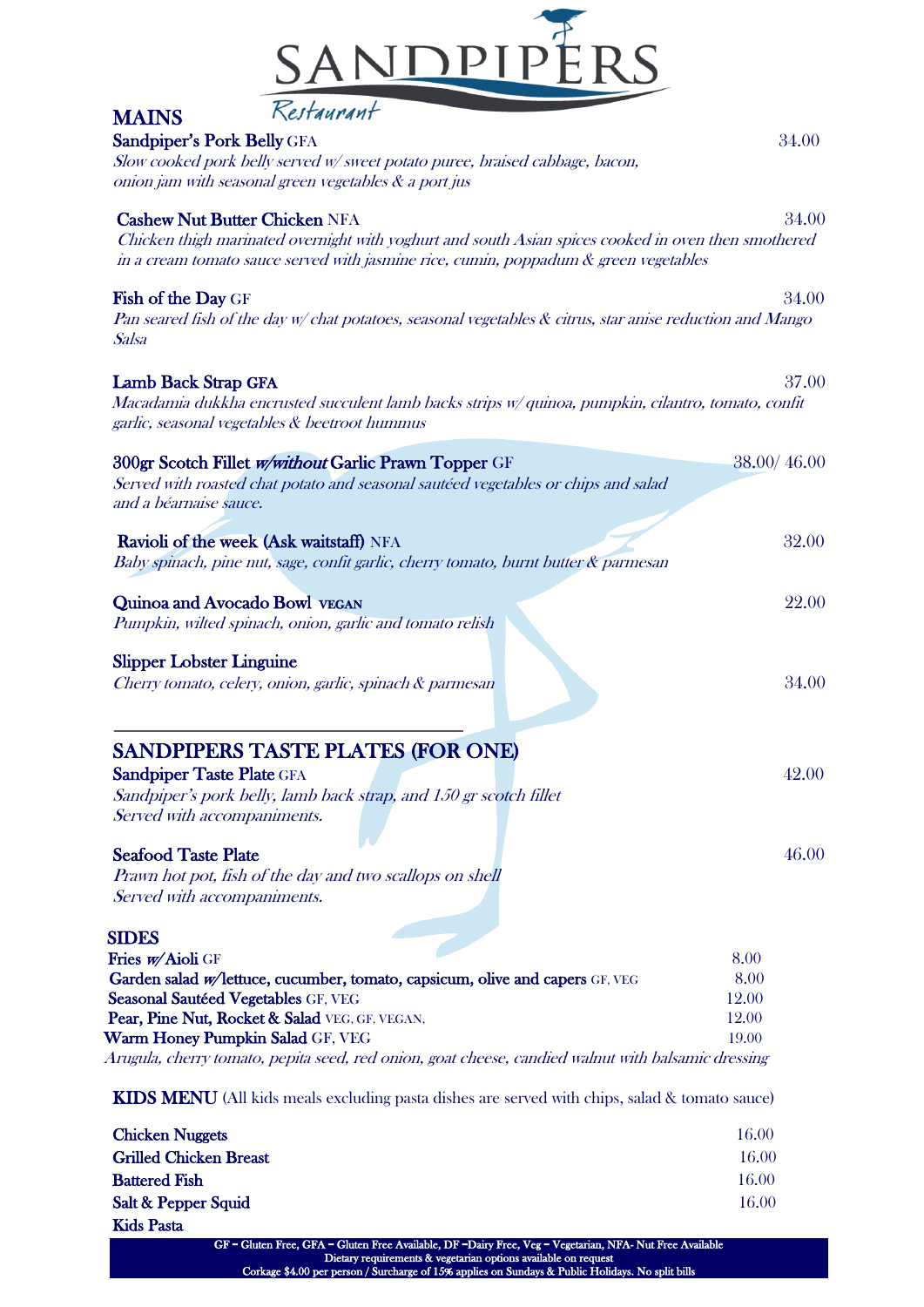

# **DESSERTS**

| <b>WARM STICKY DATE PUDDING</b><br>With butterscotch sauce and ice-cream                    |      |      |  | 15.00                     |
|---------------------------------------------------------------------------------------------|------|------|--|---------------------------|
| <b>WHITE CHOCOLATE SPRING ROLLS</b>                                                         |      |      |  | 15.00                     |
| With raspberry coulis and ice-cream                                                         |      |      |  |                           |
| <b>CRÈME CARAMEL GF</b>                                                                     |      |      |  | 15.00                     |
| Custard dessert with a layer of clear caramel sauce.                                        |      |      |  |                           |
|                                                                                             |      |      |  |                           |
| <b>TIRAMISU</b>                                                                             |      |      |  | 15.00                     |
| Homemade tiramisu                                                                           |      |      |  |                           |
| <b>WARM CHOCOLATE BROWNIE GF</b>                                                            |      |      |  | 15.00                     |
| With ice-cream                                                                              |      |      |  |                           |
|                                                                                             |      |      |  |                           |
| <b>AFFOGATO GF</b>                                                                          |      |      |  | 15.00                     |
| Served with vanilla ice-cream, shot of expresso coffee & your choice of Bailey Irish Cream, |      |      |  |                           |
| Tia Maria, Frangelico & Kahlua                                                              |      |      |  |                           |
|                                                                                             |      |      |  |                           |
| <b>DESSERT TASTE PLATE FOR 2</b>                                                            |      |      |  | 29.00                     |
| Chef's selection of 3 desserts to share                                                     |      |      |  |                           |
|                                                                                             |      |      |  |                           |
| <b>DESSERT WINE</b>                                                                         |      |      |  |                           |
| Keith Tulloch Botrytis Semillon, Hunter Valley, NSW 375ml                                   |      |      |  | Glass 8.00 / Bottle 34.00 |
|                                                                                             |      |      |  |                           |
| <b>COFFEE &amp; TEA</b>                                                                     | Cup  | Mug  |  |                           |
| Expresso/Macchiato                                                                          | 3.50 |      |  |                           |
| Cappuccino, Flat White,                                                                     | 4.50 | 5.00 |  |                           |
| Mocha & Latte                                                                               |      |      |  |                           |
| <b>Flavoured Latte</b>                                                                      |      |      |  |                           |
| Hazelnut, Caramel & Vanilla 5.00                                                            |      | 5.50 |  |                           |
| <b>Hot Chocolate</b>                                                                        | 4.50 | 5.00 |  |                           |
| Chai Latte                                                                                  | 5.00 | 5.50 |  |                           |

Soy, Almond & Lactose Free Milk EXTRA 70c

Ice Coffee 6.00

### Assortment of Tea | Pot 5.00

English Breakfast, Peppermint, Green Tea, Camomile, Early Grey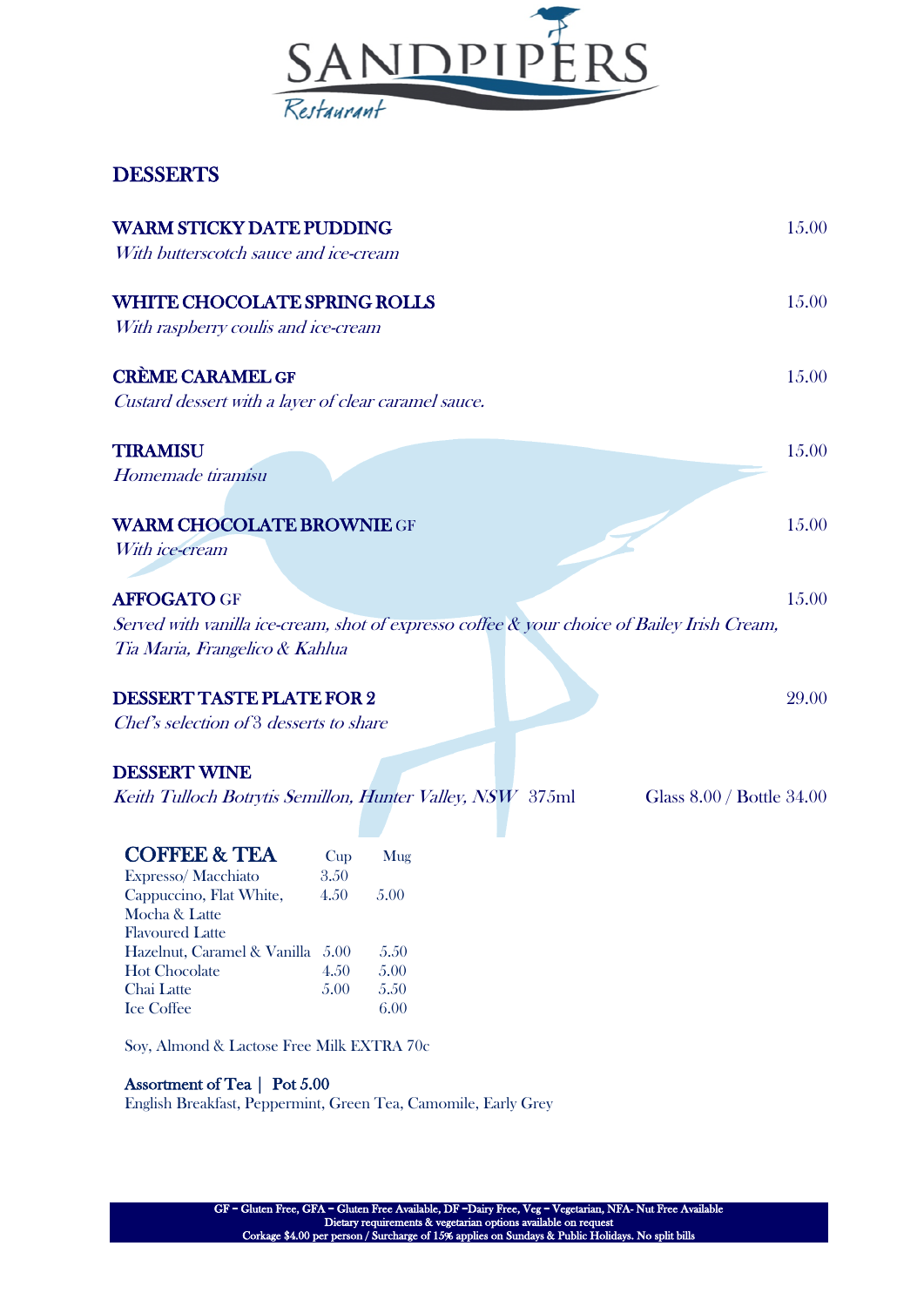

# *DRINKS*

# BEERS & CIDERS SOFT DRINKS

Cascade Premium Light | 6.5 Coke, Lemonade, Lift, Coke Zero | 4.25 XXXX Gold | 7.00 **Apple, Orange & Pineapple Juice** | 4.00 Carlton Draft | 8.50 Lemon Lime & Bitters | 4.50 Crown Lager | 8.50 VOSS | BTL 7.00 Corona (Mexico) | 8.50 San Pellegrino Sparkling Water | BTL 8.00 Peroni Nastro Azzurro (Italy) | 8.50 Asahi Super Dry (Japan) | 8.50 Tilse 'Apple Truck' Cider (Hunter Valley) |9.00 Murray's Brewery Whale Ale | 9.00 Murray's Brewery Angry Man Pale Ale | 9.00

# APERITIVO/DIGESTIVO DESSERT WINE

Limoncello | 8.00 Amaro Averna, Montenegro |8.00 Grappa | 8.00

### **SPIRITS**

Johnny Walker Red, Jim Beam, Jack Daniels, | 7.50 Bundaberg Rum, Southern Comfort, Bacardi Zubrowka Vodka, Gordan's Gin

# LIQUEUR

Midori, Baileys, Kahlua, Frangelico, Cointreau | 8.00 or Tia Maria

# PORT

Grant Burge Tawny Port | 7.00 Grandfather Port | 13.00

| <b>COFFEE &amp; TEA</b>     | Cup   | Mug  |
|-----------------------------|-------|------|
| Expresso/Macchiato          | 3.50  |      |
| Cappuccino, Flat White,     | 4.50  | 5.00 |
| Mocha & Latte               |       |      |
| <b>Flavoured Latte</b>      |       |      |
| Hazelnut, Caramel & Vanilla | .5(0) | 5.50 |
| <b>Hot Chocolate</b>        | 4.50  | 5.00 |
| Chai Latte/Iced Chai Latte  | 5.00  | 5.50 |
| <b>Ice Coffee</b>           |       | 6.00 |
|                             |       |      |

Soy, Almond & lactose free milk EXTRA 70c

### Assortment of Tea | Pot 5.00

English breakfast, Peppermint, Green Tea, Camomile, Early Grey

Campari | 7.00 Keith Tulloch Botrytis Semillon, Hunter Valley Aperol | 8.00 NSW, 375ml | Glass 8.00 | Bottle 34.00